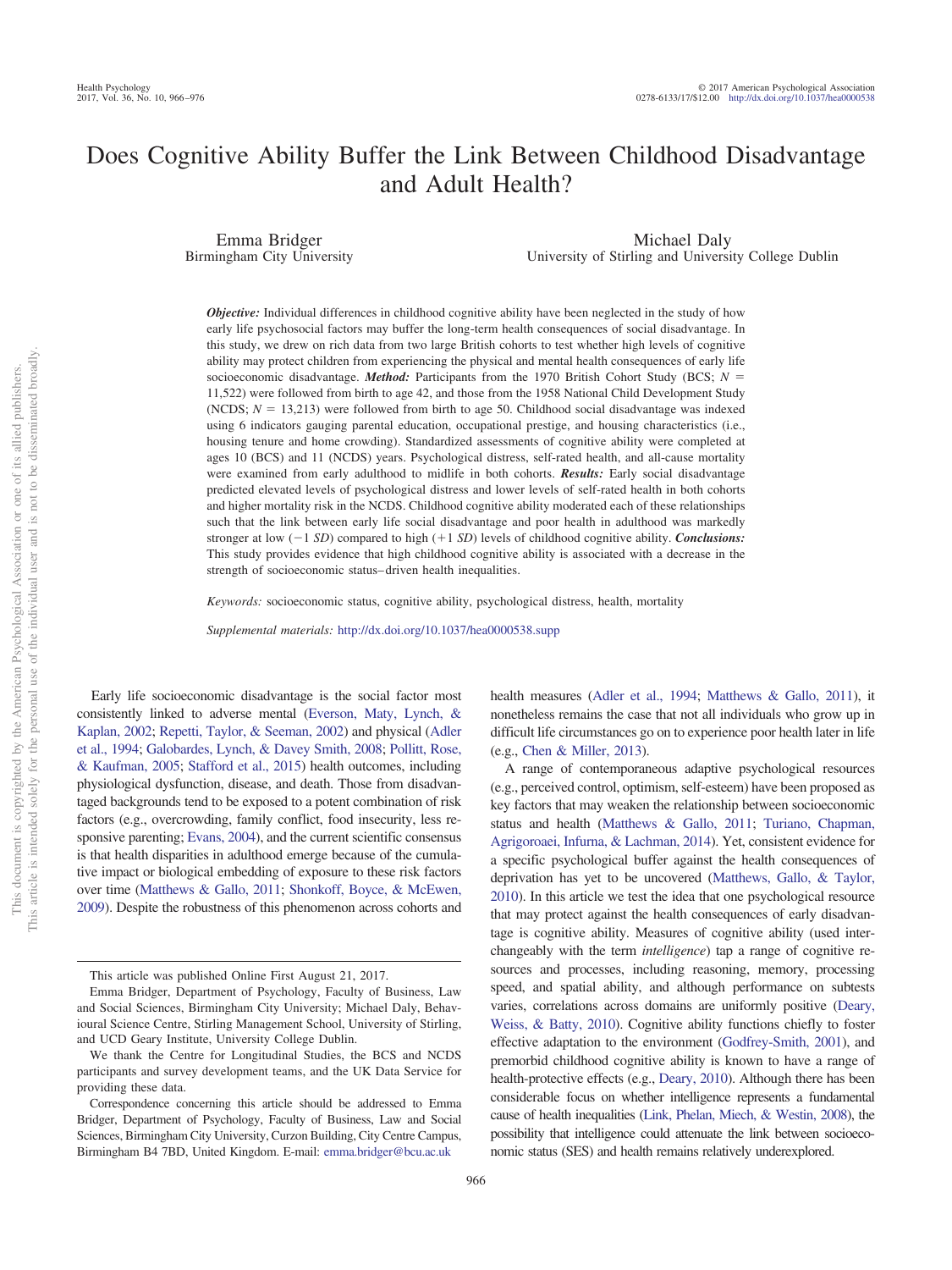Indeed, initial evidence has suggested that higher levels of cogni-Survey and British Births Survey, respectively) for which information was gathered from almost 17,500 babies born in a single week (in 1958 and 1970, respectively). These surveys have gone on to form the basis of continuing national longitudinal studies with multiple follow-up data collection exercises at regular intervals from birth to midlife (age 50 in the NCDS; age 42 in the BCS). Anonymized data from all follow-up waves are currently made available by the U.K. Data Service. At the time of data collection, ethical approval was attained via internal review boards until 1997, after which point approval was

granted by the London Multicenter Research Ethics Committee (MREC). Parental consent was sought for data collected during childhood, and all consent for participation once cohort members became adults was gained by respondents' agreeing to be interviewed and returning completed questionnaires. Written consent, however, was obtained only for data collected after 1997, as was required by MREC approval. Access to the data set for the purposes of secondary analysis was subject to the terms of an end-user license agreement, and further ethical approval was not needed. The current study includes participants who provided data on all key variables: social disadvantage, cognitive ability data, and adult health. Both samples are particularly homogeneous in terms of ethnicity: Where data are available  $(n = 5,658)$  in the BCS;  $n =$ 8,122 in the NCDS), they show that both samples were overwhelmingly White (97.9% in the BCS; 99.1% in the NCDS). Because of this homogeneity, ethnicity was not included within the principal analyses. The sample size was 13,213 (48.8% female) in the NCDS and 11,522 (48.6% female) in the BCS.

### **Measures**

**Childhood social disadvantage.** A composite measure of social disadvantage during early childhood was derived from six measures collected via parental interviews at birth and early childhood (age 7 in the NCDS and age 5 in the BCS). These were (a) social class based on the father's occupation at birth and (b) social class in early childhood, both measured by using the Registrar General's Social Class scheme (where  $I =$  professional occupations,  $II =$  managerial or technical occupations,  $III =$  skilled workers,  $IV =$  semiskilled workers,  $V =$  unskilled workers; [Office of Population Census &](#page-9-19) [Surveys, 1980\)](#page-9-19); (c) the age at which the participant's father left education; (d) age at which the participant's mother left education; (e) parental housing tenure in early childhood (ranked as  $1 = owner$ *occupied or being bought,*  $2 =$  *private rented furnished or unfurnished,*  $3 =$  *council rented,*  $4 =$  *rent free* [NCDS] or *tied to occupation* [BCS]); and (f) persons per room in early childhood (in the online supplemental materials, see Table S1 for specific details on these measures and Table S2 for descriptive statistics for each indicator). To maximize the sample size, we included cohort members in the analyses if they provided data on at least two of the key measures. On average, participants included in the study had complete data on 5.5 disadvantage measures  $(SD = 1.12)$  in the BCS and 5  $(SD = 1.15)$  in the NCDS. Each measure was standardized and subsequently averaged and restandardized to form a normally distributed, internally reliable social disadvantage measure with a mean of 0 and standard deviation of 1 (Cronbach's alpha was .77 for both the NCDS and the BCS; see Table S2 and Figure S1 in the online supplemental materials).

**Childhood cognitive ability.** At age 11, NCDS cohort members completed an 80-item general ability test [\(Pigeon, 1964\)](#page-9-20). Chil-

tive ability may play a protective role in reducing mortality risk chiefly among the most deprived [\(Hart et al., 2003\)](#page-9-10). Further, the resilience literature has suggested a role for cognitive ability in protecting young people from the adverse psychological effects of disadvantage [\(Fergusson & Lynskey, 1996;](#page-9-11) [Masten et al., 1999;](#page-9-12) [Riglin et](#page-9-13) [al., 2016\)](#page-9-13). Emerging from the discipline of developmental psychopathology, resilience refers to positive adaptation in the face of adversity, and research in this area has sought to characterize the child, family, and community characteristics that confer protection against the negative impact of environmental stressors [\(Masten, 2001\)](#page-9-14). Although the search for reliable resilience factors has generally focused on parenting and community factors, there has been some evidence that cognitive ability may also play a role [\(Luthar, 2006\)](#page-9-15). For example, teenagers exposed to high levels of family adversity have been shown to exhibit fewer externalizing problems (e.g., substance abuse, juvenile offending) if they had higher cognitive ability than their similarly disadvantaged peers [\(Fergusson & Lynskey, 1996\)](#page-9-11). Similarly, cognitive ability has been shown to interact with life stress to buffer the adverse impact of stressful life events on externalizing behavioral problems [\(Flouri, Mavroveli, & Panourgia, 2013\)](#page-9-16) and internalizing depressive symptoms [\(Riglin et al., 2016\)](#page-9-13) in adolescence. However, it remains to be seen whether high cognitive ability plays a similar role in diminishing the long-run mental and physical health consequences of social disadvantage, as observed in the general population.

In the current report, we tested this idea using data from two large representative British cohorts that include rich records of both socioeconomic status and cognitive ability during childhood coupled with measures of psychological distress, general health, and mortality throughout adulthood. Across both cohorts, social disadvantage was operationalized by combining a broad range of socioeconomic characteristics of each household, including parents' education and social class and housing factors such as crowding and housing tenure. By integrating several domains of information assessed at multiple time points across childhood, we could produce a reliable composite measure of early life disadvantage. Our approach also capitalized on the rich family background data available in the cohorts and captures several distinct routes through which social disadvantage is thought to impact on health [\(Evans,](#page-9-4) [2004\)](#page-9-4). We anticipated that higher levels of social disadvantage would be associated with worse health throughout adulthood, as assessed by measures of psychological distress and self-rated health throughout adulthood and mortality by midlife. Further, we hypothesized that individual differences in cognitive ability would moderate the association between early social disadvantage and subsequent health such that those with higher levels of childhood cognitive ability would be protected against the long-run detrimental health outcomes of background disadvantage.

### **Method**

### **Participants**

This study uses data from two nationally representative ongoing British birth cohort studies: the 1958 National Child Development Study (NCDS; [Power & Elliott, 2006\)](#page-9-17) and the 1970 British Cohort Study (BCS; [Elliott & Shepherd, 2006\)](#page-9-18) cohorts. Both the NCDS and BCS began as surveys designed to examine factors associated with stillbirth and death in early infancy (the Perinatal Mortality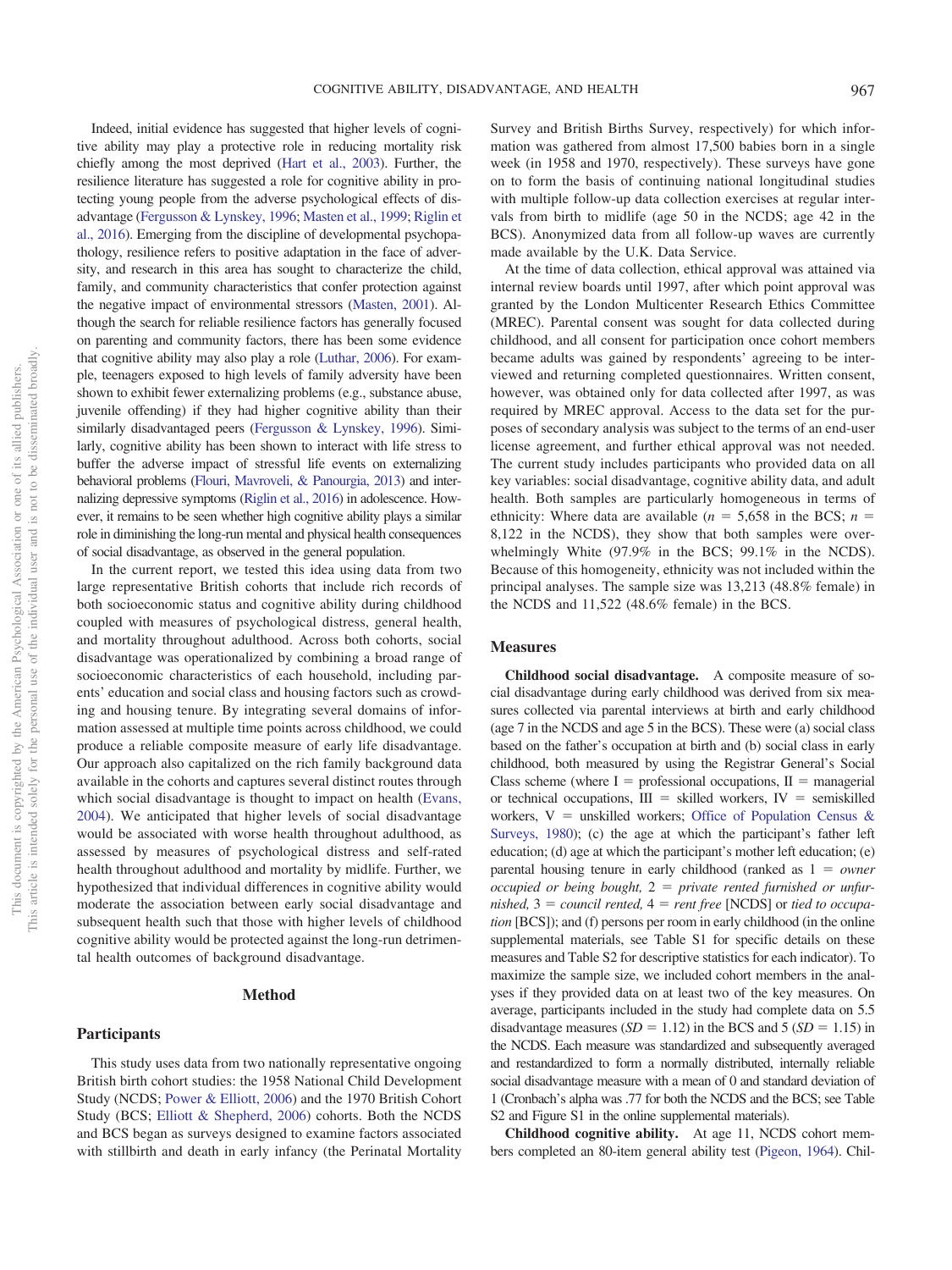dren were tested individually by their teacher and were presented with 40 verbal and 40 nonverbal items. For verbal items, children were presented with a set of four words linked either logically, semantically, or phonologically. They were then given another set of three words with a blank and were required to select the missing item from a list of five alternatives. The task was comparable for the nonverbal items except that stimuli were shapes and symbols. Each correctly responded to item was awarded 1 mark, giving a final score between 0 and 80, which was standardized for inclusion in all analyses here. The general ability test has shown high levels of test–retest reliability (Cronbach's alpha  $= .94$ ) and has been shown to correlate strongly with tests employed for secondary-school level selection in England  $(r = .93)$  indicating a high degree of validity [\(Douglas, 1964\)](#page-9-21). In the BCS, ability was measured at age 10 using the 120-item British Ability Scales (BAS), which comprised two verbal subscales (Word Definitions, Word Similarities) and two nonverbal subscales (Recall of Digits, Matrices; [Elliott, Murray, & Pearson, 1978\)](#page-9-22). The word definitions test required cohort members to indicate the meaning of 37 words of increasing complexity, whereas the word similarity test consisted of 21 three-word lists (e.g., *orange, banana, strawberry*) for which the child was requested to name a word consistent with the theme (e.g., *apple, cherry*) and to provide a group name that united the items (e.g., *fruit*). Digit recall required the recall of 34 series of digits of increasing difficulty. In the matrices test, each child was presented with 28 incomplete patterns and asked to complete the missing section of the pattern. The BAS has shown high levels of internal reliability (Cronbach's alpha  $= .93$ ) and convergent validity with established measures of cognitive ability such as the Wechsler Intelligence Scale for Children and the Stanford-Binet Intelligence test [\(Elliott et al., 1978;](#page-9-22) [McCallum &](#page-9-23) [Karnes, 1987\)](#page-9-23). Scores in both cohorts were standardized to have a mean of 0 and standard deviation of 1 (see Table S2 and Figure S2 in the online supplemental materials).

**Psychological distress.** Understood to reflect emotional suffering characterized by anxiety and depression within the general population, psychological distress was measured using nine items drawn from the Malaise Inventory [\(Rutter, Tizard, & Whitmore, 1970\)](#page-9-24) examined at each time point throughout adulthood (BCS: ages 26, 30, 34, and 42; NCS: ages 23, 33, 42, and 50; see [Table 1\)](#page-3-0). The Malaise Inventory has been shown to have acceptable internal consistency and validity [\(Rodgers, Pickles, Power, Collishaw, & Maughan, 1999\)](#page-9-25) and good psychometric properties [\(McGee, Williams, & Silva, 1986\)](#page-9-26). The nine items employed here relate to the psychological subscale which consists of a set of yes–no self-completion questions gauging a range of negative feelings related chiefly to feelings of anxiety and depression (e.g., "Do you often feel depressed?"; "Do you often get worried about things?"; and "Do you suddenly become scared for no good reason?"), yielding a final score from 0 to 9. The nine-item scale has been shown to have good psychometric properties [\(McGee et al.,](#page-9-26) [1986;](#page-9-26) [Ploubidis, Sullivan, Brown, & Goodman, 2017\)](#page-9-27) and showed a high level of reliability in the current study (e.g., Cronbach's alphas  $=$ .77 in the BCS and .81 in the NCDS at age 42). Further, the crosscohort measurement equivalence of the scale has previously been established in the BCS and the NCDS, providing evidence that the same construct is being assessed in each study [\(Ploubidis et al., 2017\)](#page-9-27).

**Self-rated health.** General self-rated health was assessed at each time point throughout adulthood (see [Table 1\)](#page-3-0). Participants were asked to rate their current health on a scale from 1 (*poor*) to 4 (*excellent*).<sup>1</sup> This single-item indicator provides a global summary of general health that produces predictions of hospitalizations and health care usage, similar to estimates derived using multi-item subjective health measures [\(DeSalvo, Fan, McDonell,](#page-8-4) [& Fihn, 2005\)](#page-8-4). This measure also predicts mortality more strongly than do physical measurements or clinical indicators derived from blood assays [\(Ganna & Ingelsson, 2015\)](#page-9-28).

**Mortality data.** All-cause mortality and month of death was assessed using information on deaths drawn from deaths certificates of the National Health Service Central Register and from information ascertained from relatives or friends as part of cohort maintenance activities. Mortality was tracked from ages 10 to 42 in the BCS ( $N = 200$  deaths; 1.7% of the sample) and from ages 11 to 50 in the NCDS ( $N = 466$  deaths; 3.5% of the sample).

**Childhood health.** The NCDS includes rich data on both physical and psychological health from a number of points in childhood. Specifically employed here are data from extensive medical examinations taken at age 7 that documented the presence of over 40 health problems, including digestive problems, epilepsy, headaches or migraines, speech defects, hearing and vision defects, emotional maladjustment, intellectual disability, asthma, diabetes, respiratory problems, urinary problems, heart disease, and other physical abnormalities. Objectively recorded measures of birth weight as well as head circumference and body mass index at age 7 were also included. Hospital admissions by age 7 and their stated cause (e.g., road accidents, operations, adenoids removal) were also assessed. Together these variables were used to estimate the sensitivity of our main analyses to adjustment for health during childhood.

**Adult social disadvantage.** Four measures of social disadvantage were selected from the age 42 wave of both the NCDS and the BCS to enable the sensitivity of the study results to adjustment for adult disadvantage to be compared directly across the two cohorts. The four measures were (a) social class based on current or most recent job measured by the Registrar General's Social Class scheme, (b) housing tenure, (c) persons per room, and (d) number of years in education (see Table S3 in the online supplemental materials). Each of these four measures was standardized at age 42.

### **Data Analysis**

We first used Cox proportional hazards models to calculate the hazard ratios (HRs) and associated 95% confidence intervals (CIs) for the main effect of social disadvantage and cognitive ability in predicting mortality. We then examined the interaction between early disadvantage and cognitive ability to ascertain whether the potential contribution of disadvantage to premature mortality occurs chiefly among those with lower levels of childhood cognitive ability. Linear mixed models were then used to identify how early life disadvantage and cognitive ability relate to subsequent psychological distress and self-rated health (Model 1). Following this, we tested whether the interaction between cognitive ability and early life social disadvantage predicted measures of psychological distress and self-rated health measured across adulthood (Model 2). Both dependent variables were standardized within each wave to enable the magnitude of the associations of interest to be directly compared across individual waves.

 $<sup>1</sup>$  At ages 34 and 42 in the BCS and age 50 in the NCDS a 5-point scale</sup> was used, and responses were standardized to provide comparability with responses to the 4-point scale used in other waves.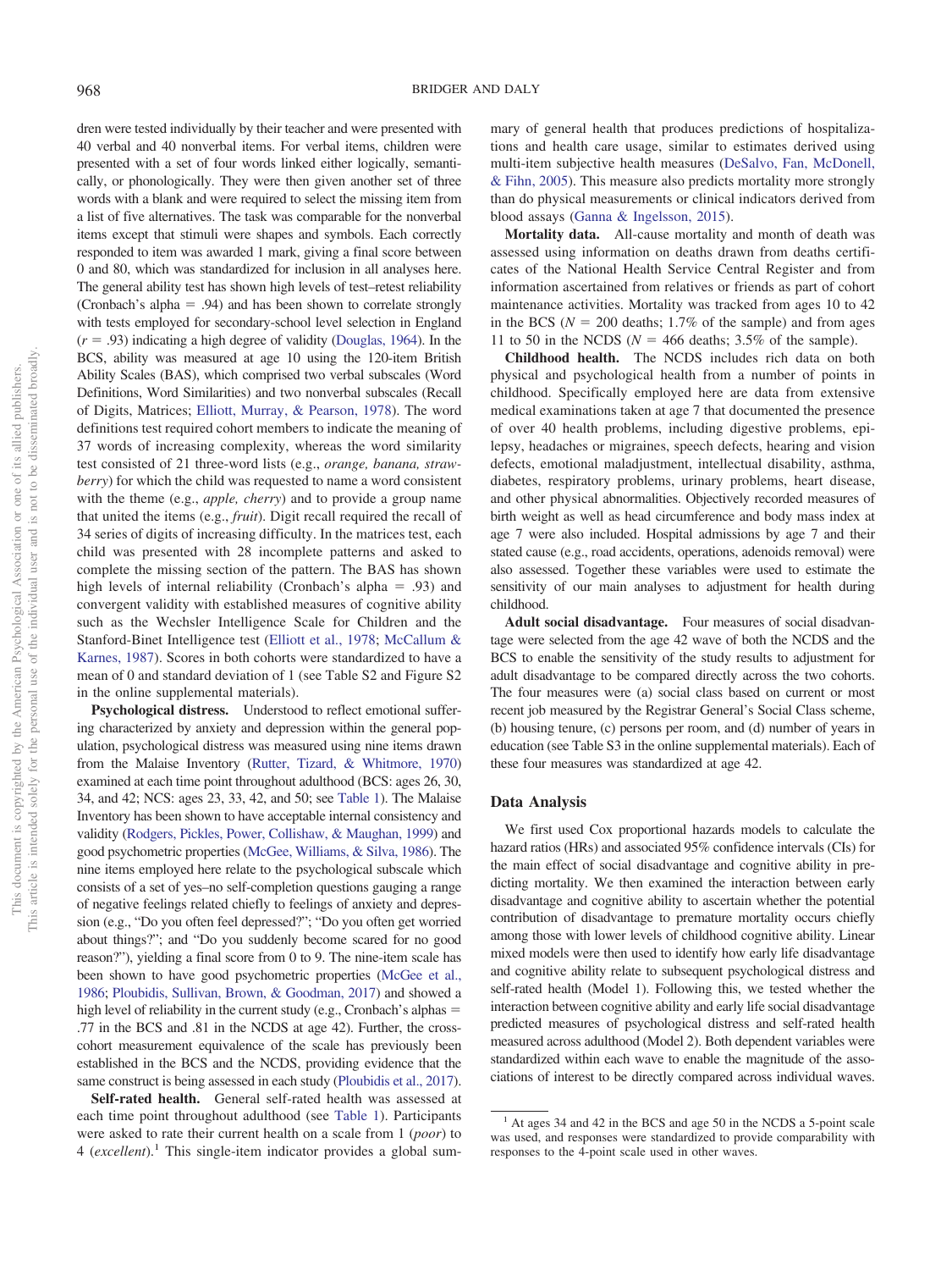| Sample and characteristic | Wave 1               | Wave 2               | Wave 3               | Wave 4         |
|---------------------------|----------------------|----------------------|----------------------|----------------|
| NCDS                      |                      |                      |                      |                |
| Age (years)               | 23                   | 33                   | 42                   | 50             |
| Psychological distress    |                      |                      |                      |                |
| M(SD)                     | 1.25(1.53)           | .99(1.54)            | 1.50(1.78)           | 1.47(1.92)     |
| $\boldsymbol{n}$          | 10,295               | 9,325                | 9,257                | 7,956          |
| Completion rate $(\%)^c$  | 78                   | 71                   | 70                   | 60             |
| Self-rated health         |                      |                      |                      |                |
| M(SD)                     | $3.35^{\rm a}$ (.69) | $3.20^{\rm a}$ (.70) | $3.09^{\rm a}$ (.76) | $3.48^b(1.11)$ |
| $\boldsymbol{n}$          | 10,302               | 9,262                | 9,329                | 8,031          |
| Completion rate $(\%)^c$  | 78                   | 70                   | 71                   | 61             |
| BCS                       |                      |                      |                      |                |
| Age (years)               | 26                   | 29                   | 34                   | 42             |
| Psychological distress    |                      |                      |                      |                |
| M(SD)                     | 1.76(1.76)           | 1.54(1.74)           | 1.66(1.89)           | 1.86(1.98)     |
| $\boldsymbol{n}$          | 6,577                | 8,199                | 7,120                | 6,324          |
| Completion rate $(\%)^c$  | 57                   | 71                   | 62                   | 55             |
| Self-rated health         |                      |                      |                      |                |
| M(SD)                     | $3.25^{\rm a}$ (.65) | $3.15^{\rm a}$ (.71) | $4.04^b$ (.89)       | $3.61^b(1.07)$ |
| $\boldsymbol{n}$          | 6,571                | 8,265                | 7,142                | 7,184          |
| Completion rate $(\%)^c$  | 57                   | 72                   | 62                   | 62             |

<span id="page-3-0"></span>Table 1 *Descriptive Statistics for Health Outcome Variables at Each Wave for the NCDS and BCS Cohorts*

 $Note. NCDS = National Child Development Study; BCS =$ 

<sup>a</sup> Rated on a scale ranging from 1 (*poor*) to 4 (*excellent*). <sup>b</sup> Rated on a scale ranging from 1 (*poor*) to 5 (*excellent*). <sup>c</sup> Percentage of baseline sample.

Linear mixed models are capable of handling missing repeatedmeasures data, thus enabling the average effect of the predictor variables to be estimated over all available adult waves and data points simultaneously. Employing random-intercept models also allowed the presence of nonindependent error terms (resulting from the existence of clustering or multiple measurements nested within participants) to be adjusted for.

Next, we examined the simple slopes for associations between social disadvantage and the health outcomes at different levels of the moderator cognitive ability. Specifically, we defined those scoring 1 standard deviation below the mean on the standardized cognitive ability measure as low cognitive ability; medium cognitive ability was defined as scoring at the mean on this measure, and those with high cognitive ability were defined as scoring at 1 standard deviation above the mean.

The formal model specifications were as follows:

*Model 1* : Adult health<sub>*ti*</sub> =  $\beta_{0i}$  +  $\beta_1$ social disadvantage<sub>*i*</sub>

+ 
$$
\beta_2
$$
 cognitive ability<sub>i</sub> +  $\beta_3$ female<sub>i</sub> +  $\varepsilon_{ti}$ 

and

*Model* 2 : Adult health<sub>*ii*</sub> =  $\beta_{0i} + \beta_1$ social disadvantage<sub>*i*</sub>

 $+ \beta_2$ cognitive ability<sub>*i*</sub> +  $\beta_3$ female<sub>*i*</sub>

 $+ \beta_4$ social disadvantage<sub>i</sub>  $\times$  cognitive ability<sub>i</sub>

 $+$  $\varepsilon$ 

A number of additional analyses were included to gauge the sensitivity of our results to adjustment for childhood health, to ascertain the stability of the predicted interaction effects from early adulthood to midlife, and to identify the extent to which the associations observed may be explained by adult socioeconomic status. First, the role of childhood health was examined in the NCDS by adding the rich array of early health variables collected at age 7 (see the Measures section) to Model 2. Second, ordinary least square regressions were conducted for self-rated health and psychological distress at each wave to determine the stability of the buffer effect across adulthood. Finally, we examined changes in the Disadvantage  $\times$  Cognitive Ability interaction coefficient after adjustment for four different measures of adult social disadvantage in midlife. These analyses were restricted to health outcomes at age 42 because comparable indicators of adult social position were available at this time point for both the BCS and NCDS. For analyses controlling for adult social disadvantage and childhood health, missing adult disadvantage data were imputed with the average of existing data, and an additional dummy variable coding for the presence of replaced data was included to adjust for differences in the outcome variable between those with and missing adult disadvantage data.

### **Results**

### **Descriptive Statistics**

Table S2 in the online supplemental materials reports the descriptive statistics for each of the six measures employed to derive a composite measure of social disadvantage and for the cognitive ability measures included in the NCDS ( $M = 43.26$ ,  $SD = 16.00$ ) and the BCS  $(M = 59.64, SD = 13.37)$ . [Table 1](#page-3-0) presents the descriptive variables for the psychological distress and self-rated health measures and the rate of completion for both measures at each wave. On average, the portion of the baseline sample who provided outcome data at a given survey wave was higher in the NCDS than in the BCS (70% vs. 62% per wave), and completion rates remained relatively stable throughout the period of follow-up (ages 23–50 in the NCDS; ages 26 – 42 in the BCS). Mean levels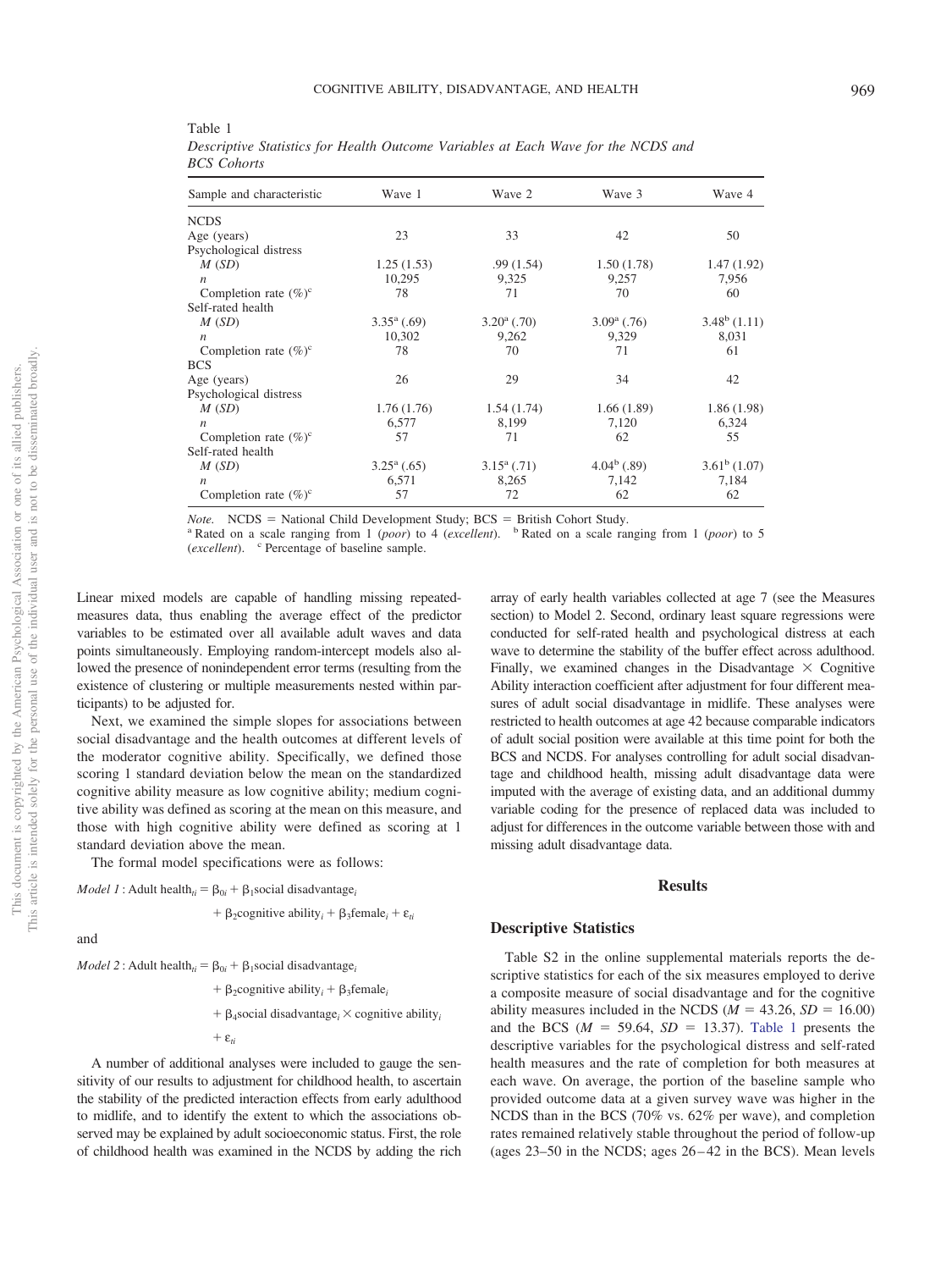of distress were higher in the BCS than in the NCDS for similar age groups, as has been shown previously [\(Ploubidis et al., 2017\)](#page-9-27), and were relatively stable over time, particularly in the BCS (mean values ranging from  $1.54$  [ $SD = 1.74$ ] to  $1.86$  [ $SD = 1.98$ ]).

Table S4 in the online supplemental materials shows correlations between all key study variables across waves and provides further evidence that psychological distress levels were relatively stable across waves and cohorts (NCDS: mean  $r = .53$ , min  $r =$ .46, max  $r = .59$ ; BCS: mean  $r = .49$ , min  $r = .40$ , max  $r = .58$ ). The average strength of the correlation between self-rated health measures across waves was slightly lower in both cohorts (NCDS: mean *r* = .42, min *r* = .35, max *r* = .47; BCS: mean *r* = .41, min  $r = .29$ , max  $r = .54$ ). This marginally greater stability over time for psychological distress may have arisen because distress is gauged using a multi-item well-being measure that has been shown to be stable across multiple time points [\(Furnham & Cheng, 2015\)](#page-9-29), whereas the physical health measure remains a single-item measure. Multiitem scales are thought to have increased reliability because multiple items help overcome and average out errors inherent within singleitem scales [\(DeVellis, 2003\)](#page-8-5). Table S4 also provided initial evidence that higher levels of childhood social disadvantage were predictive of raised distress levels (mean  $r = .1$  in both the NCDS and the BCS) and worse self-rated health (mean  $r = -.13$  in the NCDS and  $-.14$ in the BCS) throughout adulthood as anticipated.

### **Main Regressions**

[Tables 2](#page-4-0) and [3](#page-5-0) present mixed-model estimates for psychological distress and self-rated health for the BCS and NCDS cohorts, respectively (see Table S4 in the online supplemental materials for correlations between all variables across waves). There were highly statistically significant main effects of social disadvantage and cognitive ability on health in both cohorts. In the NCDS and BCS, respectively, a 1-*SD* increase in social disadvantage was associated with a .064/.042-*SD* increase in

psychological distress and a .104/.092-*SD* decrease in self-rated health. Higher levels of childhood disadvantage were linked to an increased risk of all-cause mortality by midlife in the NCDS  $(HR = 1.16, 95\% \text{ CI} [1.04, 1.28], p < .01)$  and unrelated to early mortality in the BCS. High cognitive ability was linked to low levels of psychological distress, high levels of self-rated health, and a reduced risk of mortality in both cohorts (see [Tables 2](#page-4-0) and [3\)](#page-5-0).

Next, we sought to identify whether cognitive ability moderated the associations we observed between social disadvantage and risk of later distress and low self-rated health (BCS and NCDS) and premature mortality (NCDS only). As anticipated, social disadvantage interacted with cognitive ability to predict psychological distress (NCDS:  $\beta = -.052, p < .001;$ BCS:  $\beta$  = -.049,  $p < .001$ ), self-rated health (NCDS:  $\beta$  =  $.022, p < .01$ ; BCS:  $\beta = .031, p < .001$ ), and mortality (NCDS:  $HR = .90, 95\% \text{ CI}$  [.82, .98]). An examination of the simple slopes indicated that greater social disadvantage was more closely related to higher levels of psychological distress and self-rated health chiefly at low levels of cognitive ability, as illustrated in [Figure 1.](#page-6-0) The lower sections of [Tables 2](#page-4-0) and [3](#page-5-0) show the effect of social disadvantage on distress and self-rated health for each level of cognitive ability. On average across the two cohorts, a 1-*SD* increase in social disadvantage predicted a .120-*SD* increase in psychological distress at low levels of cognitive ability  $(-1 SD)$  compared to a .019-*SD* increase at high levels (+1 *SD*). Moreover, a 1-*SD* increase in social disadvantage predicted a .131-*SD* decrease in self-rated health at low levels of cognitive ability  $(-1 S D)$  compared to a .079-*SD* decrease for high cognitive ability  $(+1 SD)$ . Finally, in the NCDS we found that high levels of disadvantage were associated with a higher risk of death at low  $(-1 S D; HR =$ 1.27, 95% CI [1.11, 1.43],  $p < .001$ ) but not high (+1 *SD*;  $HR = 1.02, 95\% \text{ CI}$  [.88, 1.17],  $p = .81$ ) cognitive ability.

### <span id="page-4-0"></span>Table 2

*Regression Models Assessing the Cognitive Ability Social Disadvantage Interaction in Predicting Psychological Distress, Self-Rated Health, and Mortality in the BCS Cohort*

|                                                             | Psychological<br>distress | Self-rated<br>health | Mortality: HR            |
|-------------------------------------------------------------|---------------------------|----------------------|--------------------------|
| Model and predictor                                         | $b$ (SE)                  | b(SE)                | [95% CI]                 |
| Model 1                                                     |                           |                      |                          |
| Social disadvantage $(z \text{ score})$                     | $.064***$ $(.010)$        | $-.104***$ (.009)    | .954 [.81, 1.13]         |
| Cognitive ability $(z, \text{score})$                       | $-.089***$ (.009)         | $.087***$ (.009)     | $.744***$ $-.64$ , $.86$ |
| Female                                                      | $.259***$ $(.017)$        | $-.006(.016)$        | $.404***$ [.30, .55]     |
| Constant                                                    | $.144***$ $(.012)$        | $.031***$ $(.011)$   |                          |
| Model 2                                                     |                           |                      |                          |
| Social disadvantage $(z \text{ score})$                     | $.083***$ $(.010)$        | $-.116***$ (.010)    | $.954$ [.81, 1.13]       |
| Cognitive ability $(z \text{ score})$                       | $-.090***$ (.009)         | $.087***$ $(.009)$   | $.744***$ [.64, .86]     |
| Social disadvantage $\times$ Cognitive ability              | $-.049***(009)$           | $.031***$ $(.008)$   | $1.016$ [.89, 1.16]      |
| Female                                                      | $.259***$ $(.017)$        | $-.006(.016)$        | $.404***$ [.30, .55]     |
| Constant                                                    | $-.127***$ (.012)         | $.021 \,(.011)$      |                          |
| $\boldsymbol{n}$                                            | 9,686                     | 9,807                | 11,522                   |
| Association between disadvantage and health for those with: |                           |                      |                          |
| Low cognitive ability $(-1 SD)$                             | $.133***$ $(.016)$        | $-.145***(.014)$     |                          |
| Medium cognitive ability (mean)                             | $.083***$ $(.010)$        | $-.116***$ (.010)    |                          |
| High cognitive ability $(+1 S D)$                           | $.035***(.010)$           | $-.085***(010)$      |                          |

*Note.* BCS = British Cohort Study;  $HR =$  hazard ratio;  $CI =$  confidence interval.

 $p < .01.$  \*\*\*  $p < .001.$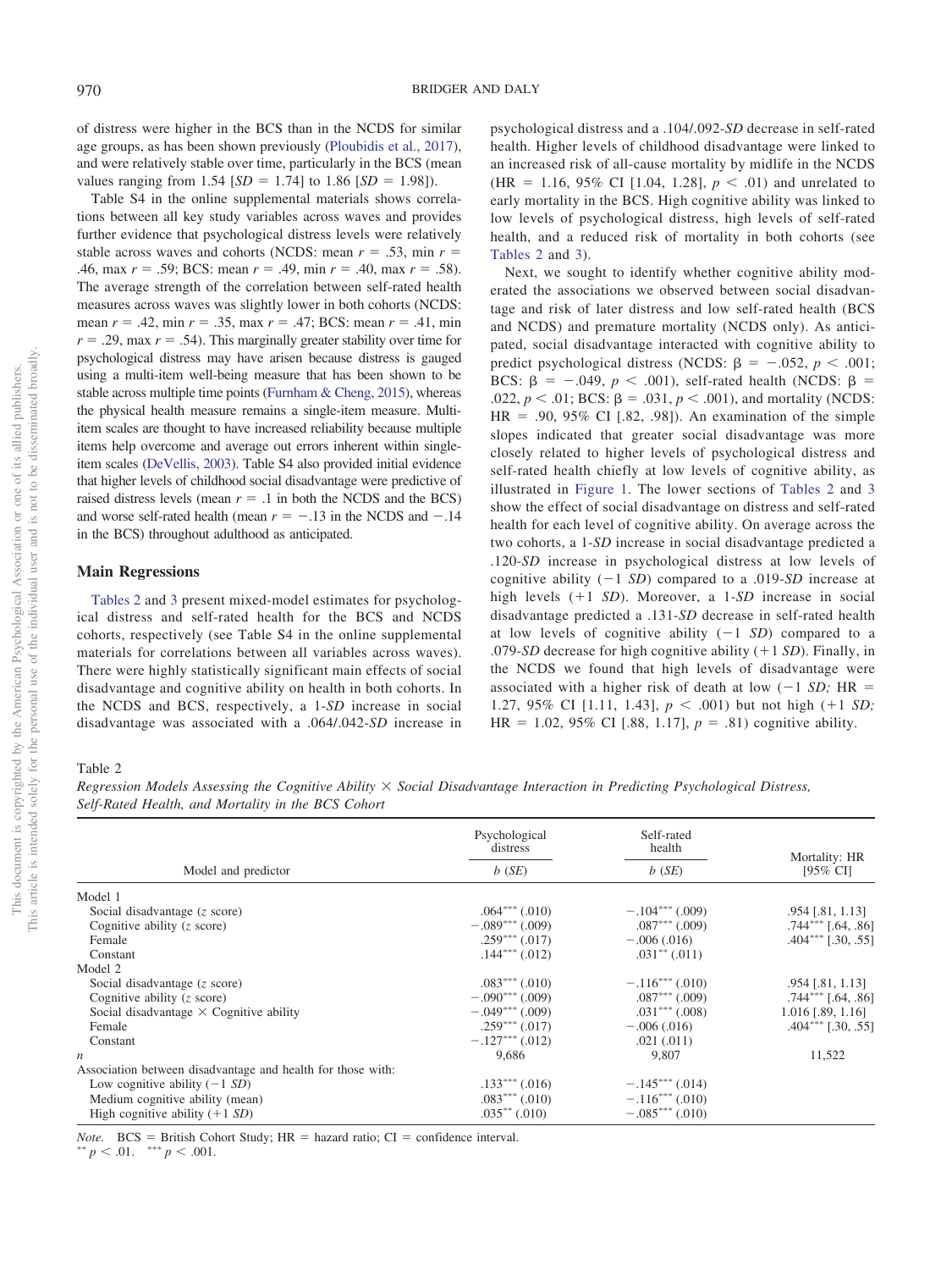# This article is intended solely for the personal use of the individual user and is not to be disseminated broadly. This article is intended solely for the personal use of the individual user and is not to be disseminated broadly. This document is copyrighted by the American Psychological Association or one of its allied publishers. This document is copyrighted by the American Psychological Association or one of its allied publishers.

## <span id="page-5-0"></span>Table 3

Regression Models Assessing the Cognitive Ability × Social Disadvantage Interaction in Predicting Psychological Distress, Self-Rated Health, and Mortality in the NCDS X Social Disadvantage Interaction in Predicting Psychological Distress, Self-Rated Health, and Mortality in the NCDS Cohort Prior to and After Adjustment for Childhood Health *Cohort Prior to and After Adjustment for Childhood Health* Table 3 *Regression Models Assessing the Cognitive Ability*

|                                                                                                      | Psychological distress                                                                                                                                      |                                                                                                                                |                                                                                                                                         | Self-rated health                                                                                             | Mortality                                                                                                                                                                      |                                                                                                                                                                                             |
|------------------------------------------------------------------------------------------------------|-------------------------------------------------------------------------------------------------------------------------------------------------------------|--------------------------------------------------------------------------------------------------------------------------------|-----------------------------------------------------------------------------------------------------------------------------------------|---------------------------------------------------------------------------------------------------------------|--------------------------------------------------------------------------------------------------------------------------------------------------------------------------------|---------------------------------------------------------------------------------------------------------------------------------------------------------------------------------------------|
|                                                                                                      | Prior to                                                                                                                                                    | After                                                                                                                          | Prior to                                                                                                                                | After                                                                                                         | Prior to: HR                                                                                                                                                                   | After: HR                                                                                                                                                                                   |
| Predictor                                                                                            | b (SE)                                                                                                                                                      | b(SE)                                                                                                                          | b(SE)                                                                                                                                   | b(SE)                                                                                                         | [ $95%$ CI]                                                                                                                                                                    | [95% CI]                                                                                                                                                                                    |
| Model 1                                                                                              |                                                                                                                                                             |                                                                                                                                |                                                                                                                                         |                                                                                                               |                                                                                                                                                                                |                                                                                                                                                                                             |
| Social disadvantage (z score)                                                                        |                                                                                                                                                             |                                                                                                                                |                                                                                                                                         |                                                                                                               |                                                                                                                                                                                |                                                                                                                                                                                             |
| Cognitive ability (z score)                                                                          |                                                                                                                                                             |                                                                                                                                |                                                                                                                                         |                                                                                                               | $\begin{array}{c} 1.16^{***} \left[ 1.04 , 1.28 \right] \\ .77^{***} \left[ .70 , .85 \right] \\ .62^{***} \left[ .52 , .76 \right] \end{array}$                               | $1.14$ <sup>*</sup> [1.03, 1.27]<br>$.82$ <sup>***</sup> [.74, 91]<br>$.64$ <sup>***</sup> [.52, .77]                                                                                       |
| Female                                                                                               |                                                                                                                                                             |                                                                                                                                |                                                                                                                                         |                                                                                                               |                                                                                                                                                                                |                                                                                                                                                                                             |
| Constant                                                                                             | $\begin{array}{c} .042^{***}(.008) \\ - .167^{***}(.008) \\ .395^{***}(.015) \\ .215^{***}(.015) \end{array}$                                               | $\begin{array}{rl} .041^{***}(.008) \\ -164^{***}(.008) \\ .386^{***}(.015) \\ .386^{***}(.015) \\ .557^{*}(.247) \end{array}$ | $-0.02$ <sup>***</sup> (.008)<br>.141 <sup>***</sup> (.008)<br>.141*** (.008)<br>.010) .*** (.014)                                      | $-0.90$ <sup>***</sup> (.008)<br>.136 <sup>***</sup> (.008)<br>-.070*** (.015)<br>-.214 (.241)                |                                                                                                                                                                                |                                                                                                                                                                                             |
| Model 2                                                                                              |                                                                                                                                                             |                                                                                                                                |                                                                                                                                         |                                                                                                               |                                                                                                                                                                                |                                                                                                                                                                                             |
| Social disadvantage (z score)                                                                        |                                                                                                                                                             | $-0.52***(0.008)$<br>-161****(.008)                                                                                            |                                                                                                                                         | $(800^{\circ})$ **** $60^{\circ}$                                                                             |                                                                                                                                                                                |                                                                                                                                                                                             |
| Cognitive ability (z score)                                                                          |                                                                                                                                                             |                                                                                                                                |                                                                                                                                         |                                                                                                               |                                                                                                                                                                                |                                                                                                                                                                                             |
| Social disadvantage × Cognitive ability                                                              |                                                                                                                                                             |                                                                                                                                |                                                                                                                                         |                                                                                                               |                                                                                                                                                                                |                                                                                                                                                                                             |
| Female                                                                                               |                                                                                                                                                             | $-0.52***$ (.008)<br>.383*** (.015)                                                                                            |                                                                                                                                         |                                                                                                               | $\begin{array}{l} 1.14^* \left[ 1.02 , 1.26 \right] \\ .79^{***} \left[ .71 , .87 \right] \\ .90^* \left[ .82 , .98 \right] \\ .62^{***} \left[ .51 , .75 \right] \end{array}$ | $\begin{array}{l} 1.13^* \left[ 1.02, \, 1.25 \right] \\ 0.83^{***} \left[ .75, \, .92 \right] \\ 0.93^* \left[ .85, \, .1.01 \right] \\ 0.83^{***} \left[ .52, \, .77 \right] \end{array}$ |
| Constant                                                                                             | $\begin{array}{l} .053^{***}(.008) \\ -.164^{***}(.008) \\ -.052^{***}(.008) \\ -.052^{***}(.008) \\ -.052^{***}(.015) \\ -.194^{***}(.015) \\ \end{array}$ | $.525^* (0.247)$                                                                                                               | $-0.96$ *** $(.008)$<br>$140$ *** $(.008)$<br>$0.22$ ** $(.007)$<br>$-0.76$ *** $(.014)$<br>$-0.76$ *** $(.014)$<br>$0.47$ *** $(.011)$ | $\begin{array}{c} .134^{***}(.008)\\ .020^{**}(.007)\\ -.069^{***}(.015)\\ -.201~(.241)\\ -1.915 \end{array}$ |                                                                                                                                                                                |                                                                                                                                                                                             |
|                                                                                                      | 11,900                                                                                                                                                      | 11,900                                                                                                                         |                                                                                                                                         |                                                                                                               | 13,213                                                                                                                                                                         | 13,213                                                                                                                                                                                      |
| Association between disadvantage and health for those with:                                          |                                                                                                                                                             |                                                                                                                                |                                                                                                                                         |                                                                                                               |                                                                                                                                                                                |                                                                                                                                                                                             |
| Low cognitive ability $(-1 SD)$                                                                      |                                                                                                                                                             |                                                                                                                                | $-116***$ (.013)<br>$-0.06***$ (.008)<br>$-0.072***$ (.009)                                                                             | $-112***$ (.013)<br>$-092***$ (.008)<br>$-0.01***$ (.009)                                                     | $.27***$ [1.11, 1.43]                                                                                                                                                          |                                                                                                                                                                                             |
| Medium cognitive ability (mean)                                                                      | $.107***(.013)$<br>$.053***(.008)$                                                                                                                          | $\begin{array}{c} 105^{***}(.013) \\ 053^{***}(.001) \\ 001 (.009) \end{array}$                                                |                                                                                                                                         |                                                                                                               | $1.12^*$ [1.01, 1.24]<br>1.02 [.88, 1.17]                                                                                                                                      | $\begin{array}{c} 1.22^{**} \left[ 1.07, 1.38 \right] \\ 1.13^{*} \left[ 1.02, 1.25 \right] \\ 1.05 \left[ .90, 1.21 \right] \end{array}$                                                   |
| High cognitive ability $(+1 SD)$                                                                     | 002 (.009)                                                                                                                                                  |                                                                                                                                |                                                                                                                                         |                                                                                                               |                                                                                                                                                                                |                                                                                                                                                                                             |
| Note. NCDS = National Child Development Study.<br>$p < 1$ . $p < .05$ . $m_p < .01$ . $m_p < .001$ . |                                                                                                                                                             |                                                                                                                                |                                                                                                                                         |                                                                                                               |                                                                                                                                                                                |                                                                                                                                                                                             |

### **Additional Analyses**

[Table 3](#page-5-0) also shows that controlling for childhood health did not markedly impact on the strength of the interaction between social disadvantage and cognitive ability in the NCDS cohort: There was no change in the interaction predicting psychological distress, and only small reductions were evident in the interaction effect for self-rated health and mortality. This was despite adjustment for an array of variables, some of which are likely to overlap substantially with cognitive ability levels (e.g., intellectual disability, head circumference). [Tables 4](#page-7-0) and [5](#page-7-1) show the outcomes of the individual wave analyses. A significant interaction between disadvantage and cognitive ability was present in 13 of 16 individual wave analyses, which indicated that the anticipated buffering effect of cognitive ability was consistently evident across adulthood. The conditional effect of social disadvantage at each level of cognitive ability for each individual wave is also presented in Table S5 in the online supplemental materials and provides further support for this conclusion.

Finally, Tables S6-S9 in the online supplemental materials depict the outcomes of simple regressions predicting psychological distress and self-rated health at age 42 when each of four measures of social disadvantage in midlife were included in the model. The interaction remained significant when any form of adjustment for social disadvantage in adulthood was made. On average, the inclusion of adult social disadvantage measures reduced the magnitude of the interaction coefficient for psychological distress by 6.8% and 14.7% for the BCS and the NCDS, respectively. The average reduction of the coefficient for self-rated health was 10% in the BCS and 10.8% for the NCDS. These analyses suggest that the majority of the interactive associations between early disadvantage and cognitive ability in predicting adult health cannot be explained by adult socioeconomic status.

### **Discussion**

Using two longitudinal British cohorts, the present report showed that childhood cognitive ability moderated the impact of early life exposure to social disadvantage on psychological distress, self-rated health, and mortality risk in adulthood. Across both cohorts, the adverse health consequences of early social disadvantage were found to be attenuated among those with high levels of childhood cognitive ability and most pronounced among those with low ability levels. Our results converge with prior evidence suggesting that those with lower cognitive ability may be most vulnerable to the mental and physical health effects of adversity (e.g., [Fergusson & Lynskey, 1996;](#page-9-11) [Hart et al., 2003;](#page-9-10) [Riglin et al., 2016\)](#page-9-13). However, in this study we provide the first evidence demonstrating that cognitive ability appears to have a persistent protective role in buffering against the long-run psychological and physical health consequences of early life disadvantage.

From young adulthood to middle age, those with high levels of childhood cognitive ability showed remarkable resilience to the stress of background disadvantage. For example, the longitudinal link between early disadvantage and adult psychological distress was over six times greater among those with low  $(-1 SD)$  as opposed to high  $(+1 S<sub>D</sub>)$  cognitive ability. Similarly, high cognitive ability appeared to promote resilience against the physical health consequences of familial disadvantage as gauged by personal ratings of health from young adulthood to midlife in both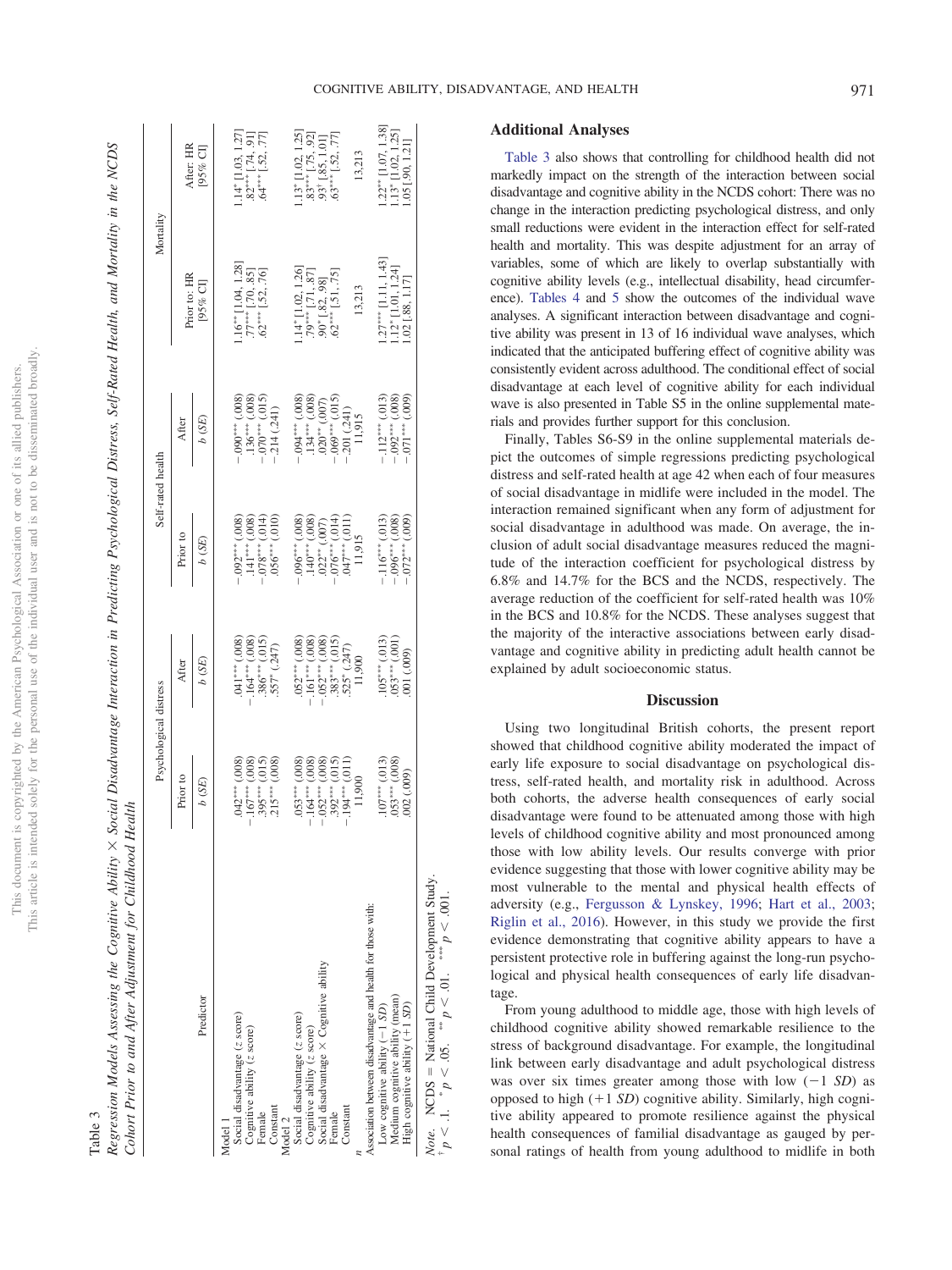

<span id="page-6-0"></span>*Figure 1.* Association between social disadvantage and psychological distress (left) and self-rated health (right) at low (-1 *SD*), mean, and high (+1 *SD*) levels of cognitive ability. Upper panels: National Child Development Study cohort; lower panels: British Cohort Study cohort.

cohorts and premature mortality, at least in the longer running NCDS cohort. Perhaps due to the younger age of the BCS sample, there was no association between childhood disadvantage and mortality by age 42 and thus no detrimental impact of cognitive ability to modify. As such, our findings provide suggestive evidence that the protective role of cognitive ability in attenuating mortality risk may become increasingly evident as people age and the cumulative life span health effects of disadvantage become more apparent. In support of this idea, a previous study of 938 individuals born in 1921 and tracked for 25 years beyond midlife [\(Hart et al., 2003\)](#page-9-10) found that the highest rates of all-cause mortality occurred among those who were both highly deprived and whose cognitive ability scores fell in the bottom quartile. Taken together, our findings coupled with existing work suggest that cognitive ability may be a key psychological resource that buffers the long-term health consequences of the stress of socioeconomic deprivation.

There are a number of potential explanations for why cognitive ability might confer protection in this way. Cognitive ability may foster successful adaptation to adversity by enabling people to respond fast, flexibly, and strategically to environmental chal-

lenges and demands, particularly in contexts where novel or complex problems must be addressed with limited resources [\(Godfrey-](#page-9-8)[Smith, 2001\)](#page-9-8). For example, high cognitive ability and the associated strong problem-solving capacities might better equip individuals to successfully avoid or negotiate potentially harmful stressors—ranging from daily hassles to stressful life events which may pose a greater threat in conditions where financial resources are scarce [\(Almeida, Neupert, Banks, & Serido, 2005;](#page-8-6) [Baum, Garofalo, & Yali, 1999;](#page-8-7) [Dowd, Palermo, Chyu, Adam, &](#page-9-30) [McDade, 2014\)](#page-9-30). In this way, higher cognitive ability may diminish the likelihood of encountering adverse experiences and their downstream biological effects. Further, when stressful experiences cannot be avoided, cognitive ability may also confer mental resources such as greater executive functioning (e.g., working memory capacity, cognitive flexibility) that can support emotion regulation [\(Schmeichel & Tang, 2015\)](#page-9-31) and thus directly mitigate the psychological and biological impact of exposure to stressors.

Supporting evidence for this notion has come from daily experiences data showing that higher cognitive ability is associated with smaller increases in negative mood in response to daily stressors [\(Stawski, Almeida, Lachman, Tun, & Rosnick, 2010\)](#page-10-2).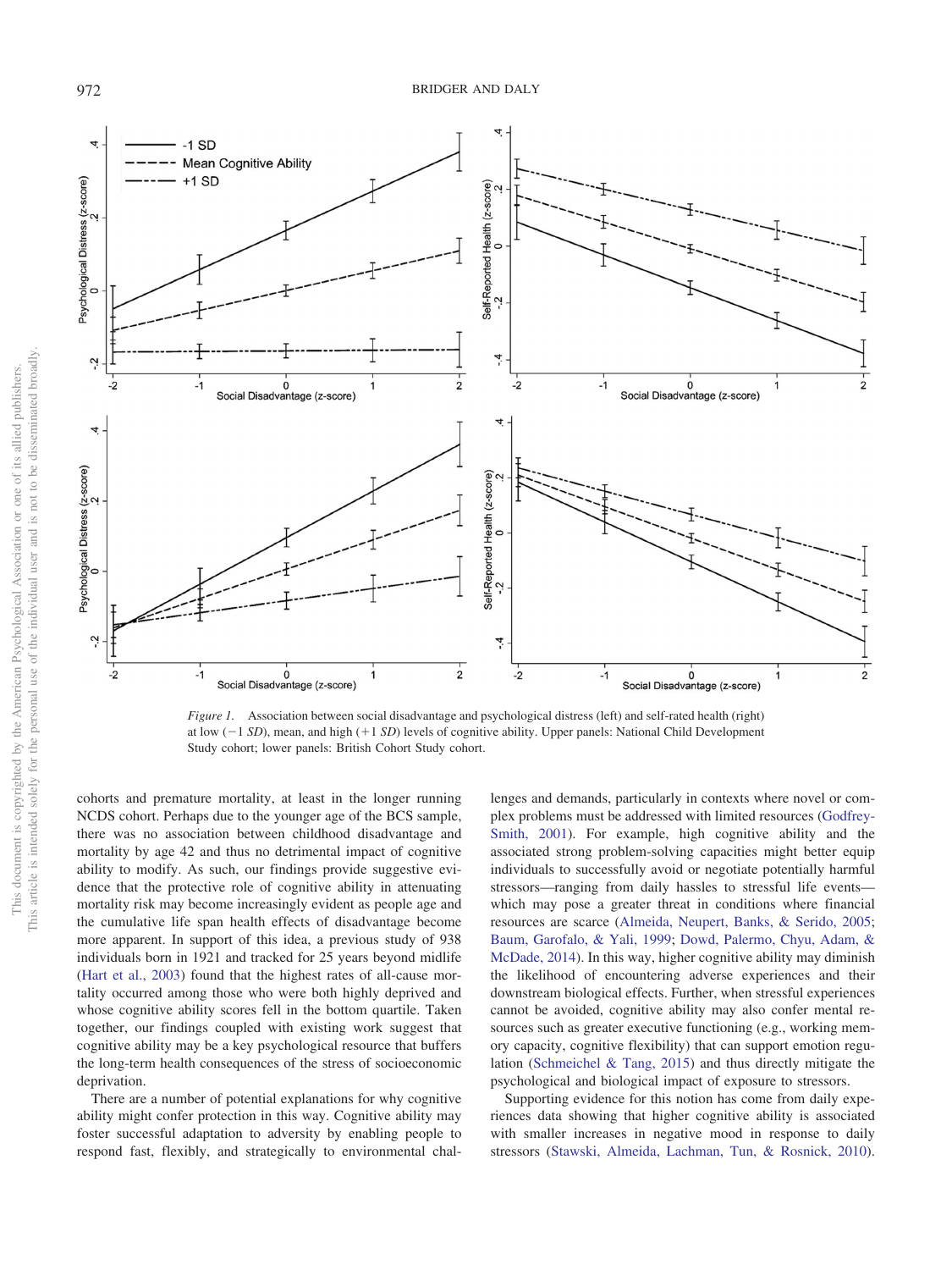<span id="page-7-0"></span>

| Table 4                                                                                        |  |  |  |  |
|------------------------------------------------------------------------------------------------|--|--|--|--|
| Regression Analyses Predicting Psychological Distress at Each Wave in the NCDS and BCS Cohorts |  |  |  |  |

| Cohort and predictors                          | Wave 1             | Wave 2             | Wave 3             | Wave 4             |
|------------------------------------------------|--------------------|--------------------|--------------------|--------------------|
| <b>NCDS</b>                                    |                    |                    |                    |                    |
| Social disadvantage $(z \text{ score})$        | $.081***$ $(.010)$ | $.046***$ $(.011)$ | $.040***$ $(.011)$ | $.039^*$ (.012)    |
| Cognitive ability $(z \text{ score})$          | $-.191***(.010)$   | $-.173***$ (.011)  | $-.115***(.011)$   | $-.134***(.012)$   |
| Social disadvantage $\times$ Cognitive ability | $-.059***(.019)$   | $-.040***(.011)$   | $-.045***(.011)$   | $-.056***$ (.012)  |
| Female                                         | $.522***$ $(.019)$ | $.361***$ $(.020)$ | $.330***$ $(.020)$ | $.316***$ $(.022)$ |
| Intercept                                      | $-.279***(.013)$   | $-.190***(.015)$   | $-.179***(.015)$   | $-.166***$ (.016)  |
| $R^2$                                          | $.118***$          | $.064***$          | $.043***$          | $.046***$          |
| $\boldsymbol{n}$                               | 10.295             | 9.325              | 9.257              | 7,956              |
| <b>BCS</b>                                     |                    |                    |                    |                    |
| Social disadvantage $(z \text{ score})$        | $.121***$ $(.015)$ | $.053***$ $(.013)$ | $.073***$ $(.017)$ | $.072***(.015)$    |
| Cognitive ability $(z \text{ score})$          | $-.077***$ (.013)  | $-.088***(012)$    | $-.090***(.013)$   | $-.081***$ (.014)  |
| Social disadvantage $\times$ Cognitive ability | $-.059***(.012)$   | $-.042***$ (.011)  | $-.042***(.012)$   | $-.048***(.013)$   |
| Female                                         | $.372***$ $(.024)$ | $.251***$ $(.022)$ | $.252***$ $(.023)$ | $.205***$ $(.025)$ |
| Intercept                                      | $-.216***(.018)$   | $-.147***(.016)$   | $-.142***(.017)$   | $-.109***(.019)$   |
| $R^2$                                          | $.058***$          | $.029***$          | $.032***$          | $.024***$          |
| $\boldsymbol{n}$                               | 6,577              | 8,199              | 7,120              | 6,324              |

*Note.* Standard errors appear in parentheses. NCDS = National Child Development Study; BCS = British Cohort Study.<br>\* p < 05 \*\*\* p < 001

Further, the idea that cognitive ability could protect against the affective consequences of exposure to socioeconomic adversity corresponds well with influential life span models of SES-related health disparities that posit that psychosocial resources exercise salutary effects at the point between stress exposure and its emotional impact (e.g., [Matthews & Gallo, 2011\)](#page-9-5). The current findings suggest that childhood cognitive ability could be viewed as an intrapersonal psychological resource of this kind, particularly in light of the observation that the protective effect of high ability was strongest for psychological distress outcomes and that evidence for protection against potential downstream health effects was also uncovered. However, additional evidence is needed to understand the extent to which higher cognitive ability enables individuals to avoid stressors associated with disadvantage or to dampen the consequential behavioral and physiological stress re-

sponses to such stressors that may produce vulnerability to disease [\(Matthews & Gallo, 2011\)](#page-9-5).

This study has several key strengths. We examine background disadvantage in early childhood and follow the same individuals into adulthood observing their health across decades of follow-up. As such, we can rule out the possibility of reverse causality, whereby one's socioeconomic status is partially a result of the impact of one's previous physical and mental health (e.g., [Goodman, Joyce, & Smith, 2011\)](#page-9-32), a problem that is commonplace in studies of health inequalities conducted in adulthood [\(Smith,](#page-10-3) [1999\)](#page-10-3). Further, social disadvantage was measured using a reliable continuous composite index comprised of the same set of key indicators capturing diverse elements of background deprivation in both cohort studies. In addition, validated and reliable tests of cognitive ability were used to identify a consistent moderating role

### <span id="page-7-1"></span>Table 5

*Regression Analyses Predicting Self-Rated Health at Each Wave in the NCDS and BCS Cohorts*

| Cohort and predictors                          | Wave 1             | Wave 2             | Wave 3             | Wave 4             |
|------------------------------------------------|--------------------|--------------------|--------------------|--------------------|
| <b>NCDS</b>                                    |                    |                    |                    |                    |
| Social disadvantage $(z \text{ score})$        | $-.052***$ (.014)  | $-.109***(.011)$   | $-.105***$ (.011)  | $-.127***$ (.012)  |
| Cognitive ability $(z \text{ score})$          | $.102***$ $(.011)$ | $.138***$ $(.011)$ | $.154***$ $(.011)$ | $.160***$ $(.012)$ |
| Social disadvantage $\times$ Cognitive ability | $.024^*$ (.010)    | .013(.011)         | $.035***$ $(.011)$ | .020(.011)         |
| Female                                         | $-.158***(.019)$   | $-.073***$ (.020)  | $-.035(.020)$      | $-.026(.022)$      |
| Intercept                                      | $.090***$ $(.014)$ | $.031^*$ $(.015)$  | .022(.015)         | $-.005(.016)$      |
| $R^2$                                          | $.022***$          | $.040***$          | $.043***$          | $.052***$          |
| $\boldsymbol{n}$                               | 10,302             | 9,262              | 9,329              | 8,031              |
| <b>BCS</b>                                     |                    |                    |                    |                    |
| Social disadvantage $(z \text{ score})$        | $-.078***$ (.015)  | $-.114***$ (.013)  | $-.104***$ (.014)  | $-.153***$ (.014)  |
| Cognitive ability $(z \text{ score})$          | $.050***(.014)$    | $.081***$ $(.012)$ | $.069***$ $(.013)$ | $.117***$ $(.013)$ |
| Social disadvantage $\times$ Cognitive ability | .009(.013)         | $.038***$ $(.011)$ | $.024^*$ $(.012)$  | $.040^{**}$ (.012) |
| Female                                         | $-.077^{**}(.025)$ | .024(.022)         | $-.073**(.023)$    | .041(.023)         |
| Intercept                                      | .032(.019)         | $-.012(.016)$      | .033(.018)         | $-.019(.017)$      |
| $R^2$                                          | $.021***$          | $.022***$          | $.019***$          | $.043***$          |
| $\boldsymbol{n}$                               | 6,571              | 8,265              | 7,142              | 7,184              |

*Note.* Standard errors appear in parentheses. NCDS = National Child Development Study; BCS = British Cohort Study.  $*_{n} \leq 0.01$   $*_{n} \leq 0.01$ 

 $p < .05.$  \*\*  $p < .01.$  \*\*\*  $p < .001.$ 

 $p < .05.$  \*\*\*  $p < .001.$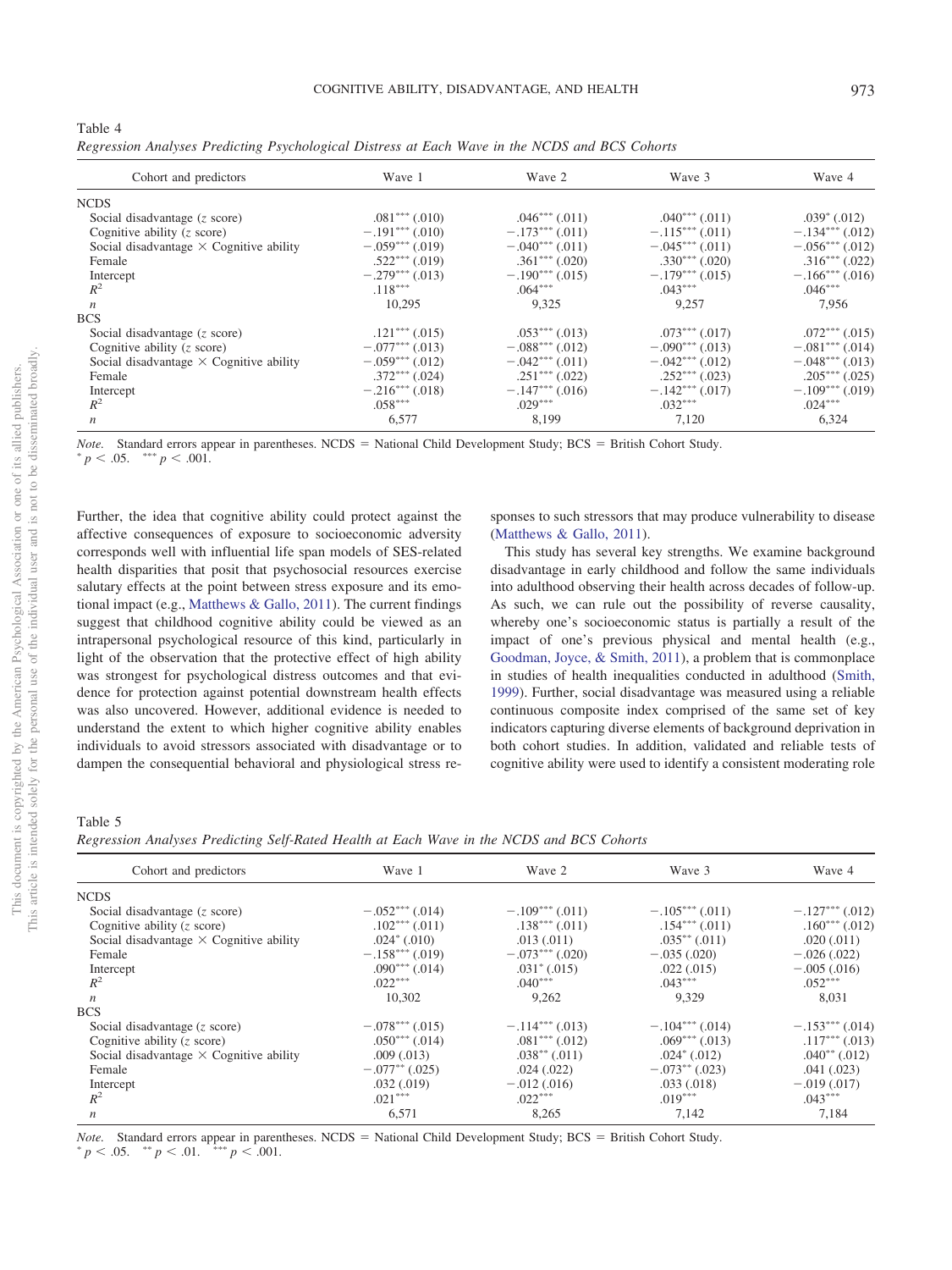of intelligence across cohorts and health variables. Finally, in the NCDS sample it was also possible to employ detailed data collected as part of medical examinations during childhood to demonstrate that this protective effect was unrelated to childhood health.

The current findings are not without their limitations. Two of the key measures of physical and psychological health employed here are dependent on participant self-report, which is vulnerable to various sources of bias. Nonetheless, the key claims made here are not dependent upon self-report measures and extend to an objective indicator of health—mortality. Further, because our key explanatory variables, cognitive ability and disadvantage, do not rely on subjective self-reports, our estimates are unlikely to be inflated by common method variance typically observed when both predictor and health outcome variables rely on self-reports measured on similar scales (e.g., [Watson & Pennebaker, 1989\)](#page-10-4). It is also the case that the current data remain observational in nature, and it was not possible to demonstrate a causal role of cognitive ability in decoupling the effect of social disadvantage on health over the life span. Within the field of cognitive epidemiology, it has been suggested that childhood cognitive ability may be a marker for the general integrity of multiple bodily systems [\(Deary, 2012\)](#page-8-8). As such, we cannot rule out the noncausal explanation that cognitive ability may act as a proxy indicator of initial multisystem "fitness," which is the true protective factor that shapes effective adaptation to the environmental challenges of social deprivation. It is also important to note that individuals from Black, Asian and minority ethnic backgrounds constitute a very small portion of the current samples, and future research is needed to ensure these findings can be replicated in more ethnically diverse samples.

A final point to acknowledge here is the limited ability of the current study to speak to mechanisms by which the buffer effect might operate. As outlined earlier, we propose that cognitive ability may play a key role in reducing the extent to which individuals are exposed to and affected by the stress of adversity. Another possibility is that because higher cognitive ability predicts increased educational and status attainment in adulthood [\(Damian,](#page-8-9) [Su, Shanahan, Trautwein, & Roberts, 2015;](#page-8-9) [Strenze, 2007\)](#page-10-5) those with high cognitive ability as children may go on to live in socioeconomic environments in adulthood that are more conducive to better health. However, our sensitivity tests examining the impact of adult socioeconomic status on the key interaction results provide only limited support for this explanation. On average, adjusting for adult SES led to a small reduction in the strength of the interaction between cognitive ability and early disadvantage in predicting distress and health ratings (8.4% in the BCS and 12.75% in the NCDS), suggesting that mobility may be a mechanism that can account for a minority of the protective effect of cognitive ability.

### **Conclusions**

In summary, across two large United Kingdom samples, we found that childhood cognitive ability buffered the longitudinal link between early social disadvantage and distress, poor health, and mortality from early adulthood to midlife. The long-range protective effect of cognitive ability remained strong when health during childhood and socioeconomic variables in adulthood were adjusted for. The present findings suggest that whilst those with high cognitive ability levels appear to experience few ill effects of their disadvantaged upbringing, those with low childhood cognitive ability may be particularly vulnerable to the health consequences of early adversity. Conversely, those with low cognitive ability may be may be particularly likely to benefit from efforts to ameliorate the long-run economic and health effects of initial disadvantage through investment in preschool intervention programs, housing mobility programs, or the provision of family supports (e.g., [Campbell et al., 2014;](#page-8-10) [Leventhal & Brooks-Gunn,](#page-9-33) [2003\)](#page-9-33). The current research provides initial support for a lifecourse account of childhood cognitive ability as a key psychological resource that shapes the development of health in disadvantaged circumstances. This work also sets the stage for future studies to test these relationships further and to identify the psychosocial processes through which such protective effects are likely to occur.

### **References**

- <span id="page-8-0"></span>Adler, N. E., Boyce, T., Chesney, M. A., Cohen, S., Folkman, S., Kahn, R. L., & Syme, S. L. (1994). Socioeconomic status and health: The challenge of the gradient. *American Psychologist, 49,* 15–24. [http://dx](http://dx.doi.org/10.1037/0003-066X.49.1.15) [.doi.org/10.1037/0003-066X.49.1.15](http://dx.doi.org/10.1037/0003-066X.49.1.15)
- <span id="page-8-6"></span>Almeida, D. M., Neupert, S. D., Banks, S. R., & Serido, J. (2005). Do daily stress processes account for socioeconomic health disparities? *Journal of Gerontology Series B: Psychological Sciences and Social Sciences, 60,* S34 –S39. [http://dx.doi.org/10.1093/geronb/60.Special\\_Issue\\_2.S34](http://dx.doi.org/10.1093/geronb/60.Special_Issue_2.S34)
- <span id="page-8-7"></span>Baum, A., Garofalo, J. P., & Yali, A. M. (1999). Socioeconomic status and chronic stress: Does stress account for SES effects on health? *Annals of the New York Academy of Sciences, 896,* 131–144. [http://dx.doi.org/10](http://dx.doi.org/10.1111/j.1749-6632.1999.tb08111.x) [.1111/j.1749-6632.1999.tb08111.x](http://dx.doi.org/10.1111/j.1749-6632.1999.tb08111.x)
- <span id="page-8-10"></span>Campbell, F., Conti, G., Heckman, J. J., Moon, S. H., Pinto, R., Pungello, E., & Pan, Y. (2014). Early childhood investments substantially boost adult health. *Science, 343,* 1478 –1485. [http://dx.doi.org/10.1126/science](http://dx.doi.org/10.1126/science.1248429) [.1248429](http://dx.doi.org/10.1126/science.1248429)
- <span id="page-8-1"></span>Chen, E., & Miller, G. E. (2013). Socioeconomic status and health: Mediating and moderating factors. *Annual Review of Clinical Psychology, 9,* 723–749. [http://dx.doi.org/10.1146/annurev-clinpsy-050212-](http://dx.doi.org/10.1146/annurev-clinpsy-050212-185634) [185634](http://dx.doi.org/10.1146/annurev-clinpsy-050212-185634)
- <span id="page-8-9"></span>Damian, R. I., Su, R., Shanahan, M., Trautwein, U., & Roberts, B. W. (2015). Can personality traits and intelligence compensate for background disadvantage? Predicting status attainment in adulthood. *Journal of Personality and Social Psychology, 109,* 473– 489. [http://dx.doi.org/](http://dx.doi.org/10.1037/pspp0000024) [10.1037/pspp0000024](http://dx.doi.org/10.1037/pspp0000024)
- <span id="page-8-3"></span>Deary, I. J. (2010). Cognitive epidemiology: Its rise, its current issues, and its challenges. *Personality and Individual Differences, 49,* 337–343. <http://dx.doi.org/10.1016/j.paid.2009.11.012>
- <span id="page-8-8"></span>Deary, I. J. (2012). Looking for "system integrity" in cognitive epidemiology. *Gerontology, 58,* 545–553. <http://dx.doi.org/10.1159/000341157>
- <span id="page-8-2"></span>Deary, I. J., Weiss, A., & Batty, G. D. (2010). Intelligence and personality as predictors of illness and death: How researchers in differential psychology and chronic disease epidemiology are collaborating to understand and address health inequalities. *Psychological Science in the Public Interest, 11,* 53–79. [http://dx.doi.org/10.1177/1529100610](http://dx.doi.org/10.1177/1529100610387081) [387081](http://dx.doi.org/10.1177/1529100610387081)
- <span id="page-8-4"></span>DeSalvo, K. B., Fan, V. S., McDonell, M. B., & Fihn, S. D. (2005). Predicting mortality and healthcare utilization with a single question. *Health Services Research, 40,* 1234 –1246. [http://dx.doi.org/10.1111/j](http://dx.doi.org/10.1111/j.1475-6773.2005.00404.x) [.1475-6773.2005.00404.x](http://dx.doi.org/10.1111/j.1475-6773.2005.00404.x)
- <span id="page-8-5"></span>DeVellis, R. F. (2003). *Scale development: Theory and applications*. Thousand Oaks, CA: Sage.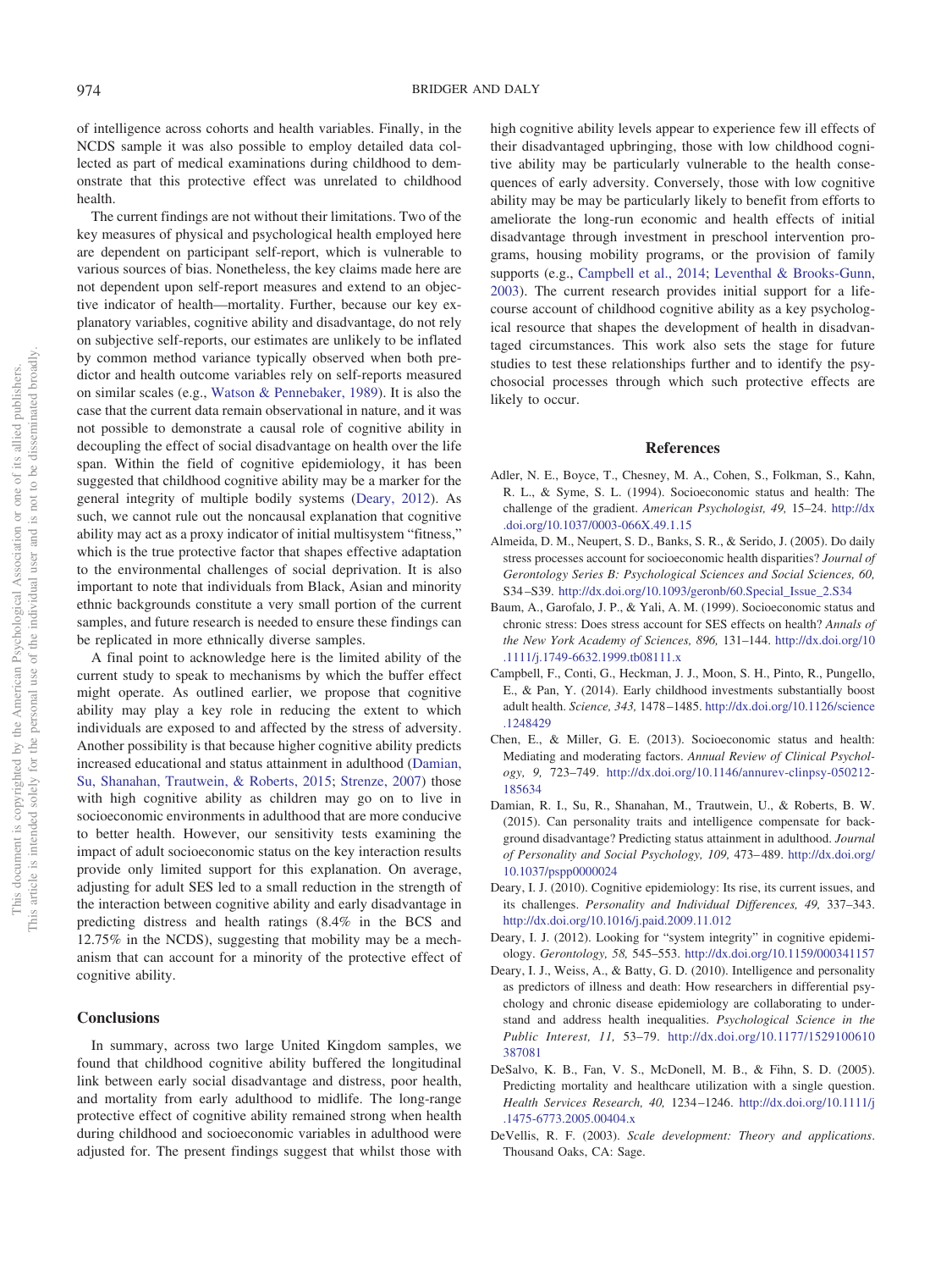- <span id="page-9-21"></span>Douglas, J. W. B. (1964). *The Home and the School: A Study of Ability and Attainment in the Primary School*. London, England: Macgibbon and Kee.
- <span id="page-9-30"></span>Dowd, J. B., Palermo, T., Chyu, L., Adam, E., & McDade, T. W. (2014). Race/ethnic and socioeconomic differences in stress and immune function in the National Longitudinal Study of Adolescent Health. *Social Science & Medicine, 115,* 49 –55.
- <span id="page-9-22"></span>Elliott, C., Murray, D., & Pearson, L. (1978). *British Ability Scales*. Windsor, United Kingdom: National Foundation for Educational Research.
- <span id="page-9-18"></span>Elliott, J., & Shepherd, P. (2006). Cohort profile: 1970 British Birth Cohort (BCS70). *International Journal of Epidemiology, 35,* 836 – 843.
- <span id="page-9-4"></span>Evans, G. W. (2004). The environment of childhood poverty. *American Psychologist, 59,* 77–92. <http://dx.doi.org/10.1037/0003-066X.59.2.77>
- <span id="page-9-0"></span>Everson, S. A., Maty, S. C., Lynch, J. W., & Kaplan, G. A. (2002). Epidemiologic evidence for the relation between socioeconomic status and depression, obesity, and diabetes. *Journal of Psychosomatic Research, 53,* 891– 895.
- <span id="page-9-11"></span>Fergusson, D. M., & Lynskey, M. T. (1996). Adolescent resiliency to family adversity. *Journal of Child Psychology and Psychiatry, 37,* 281–292. <http://dx.doi.org/10.1111/j.1469-7610.1996.tb01405.x>
- <span id="page-9-16"></span>Flouri, E., Mavroveli, S., & Panourgia, C. (2013). The role of general cognitive ability in moderating the relation of adverse life events to emotional and behavioural problems. *British Journal of Psychology, 104,* 130 –139. <http://dx.doi.org/10.1111/j.2044-8295.2012.02106.x>
- <span id="page-9-29"></span>Furnham, A., & Cheng, H. (2015). The stability and change of malaise scores over 27 years: Findings from a nationally representative sample. *Personality and Individual Differences, 79,* 30 –34. [http://dx.doi.org/10](http://dx.doi.org/10.1016/j.paid.2015.01.027) [.1016/j.paid.2015.01.027](http://dx.doi.org/10.1016/j.paid.2015.01.027)
- <span id="page-9-2"></span>Galobardes, B., Lynch, J. W., & Smith, G. D. (2008). Is the association between childhood socioeconomic circumstances and cause-specific mortality established? Update of a systematic review. *Journal of Epidemiology and Community Health, 62,* 387–390. [http://dx.doi.org/10](http://dx.doi.org/10.1136/jech.2007.065508) [.1136/jech.2007.065508](http://dx.doi.org/10.1136/jech.2007.065508)
- <span id="page-9-28"></span>Ganna, A., & Ingelsson, E. (2015). 5 year mortality predictors in 498,103 UK Biobank participants: A prospective population-based study. *Lancet, 386,* 533–540. [http://dx.doi.org/10.1016/S0140-6736\(15\)60175-1](http://dx.doi.org/10.1016/S0140-6736%2815%2960175-1)
- <span id="page-9-8"></span>Godfrey-Smith, P. (2001). Environmental complexity and the evolution of cognition. In R. Sternberg & J. Kaufman (Eds.), *The evolution of intelligence* (pp. 223–251). New York, NY: Psychology Press.
- <span id="page-9-32"></span>Goodman, A., Joyce, R., & Smith, J. P. (2011). The long shadow cast by childhood physical and mental problems on adult life. *PNAS: Proceedings of the National Academy of Sciences of the United States of America, 108,* 6032– 6037. <http://dx.doi.org/10.1073/pnas.1016970108>
- <span id="page-9-10"></span>Hart, C. L., Taylor, M. D., Davey Smith, G., Whalley, L. J., Starr, J. M., Hole, D. J.,... Deary, I. J. (2003). Childhood IQ, social class, deprivation, and their relationships with mortality and morbidity risk in later life: Prospective observational study linking the Scottish Mental Survey 1932 and the Midspan studies. *Psychosomatic Medicine, 65,* 877– 883. <http://dx.doi.org/10.1097/01.PSY.0000088584.82822.86>
- <span id="page-9-33"></span>Leventhal, T., & Brooks-Gunn, J. (2003). Moving to opportunity: An experimental study of neighborhood effects on mental health. *American Journal of Public Health, 93,* 1576 –1582. [http://dx.doi.org/10.2105/](http://dx.doi.org/10.2105/AJPH.93.9.1576) [AJPH.93.9.1576](http://dx.doi.org/10.2105/AJPH.93.9.1576)
- <span id="page-9-9"></span>Link, B. G., Phelan, J. C., Miech, R., & Westin, E. L. (2008). The resources that matter: Fundamental social causes of health disparities and the challenge of intelligence. *Journal of Health and Social Behavior, 49,* 72–91. <http://dx.doi.org/10.1177/002214650804900106>
- <span id="page-9-15"></span>Luthar, S. S. (2006). Resilience in development: A synthesis of research across five decades. In D. Cicchetti & D. J. Cohen (Eds.), *Developmental psychopathology: Vol. 3*. *Risk, disorder, and adaptation* (pp. 739 – 795). New York, NY: Wiley.
- <span id="page-9-14"></span>Masten, A. S. (2001). Ordinary magic: Resilience processes in development. *American Psychologist, 56,* 227–238. [http://dx.doi.org/10.1037/](http://dx.doi.org/10.1037/0003-066X.56.3.227) [0003-066X.56.3.227](http://dx.doi.org/10.1037/0003-066X.56.3.227)
- <span id="page-9-12"></span>Masten, A. S., Hubbard, J. J., Gest, S. D., Tellegen, A., Garmezy, N., & Ramirez, M. (1999). Competence in the context of adversity: Pathways to resilience and maladaptation from childhood to late adolescence. *Development and Psychopathology, 11,* 143–169. [http://dx.doi.org/10](http://dx.doi.org/10.1017/S0954579499001996) [.1017/S0954579499001996](http://dx.doi.org/10.1017/S0954579499001996)
- <span id="page-9-5"></span>Matthews, K. A., & Gallo, L. C. (2011). Psychological perspectives on pathways linking socioeconomic status and physical health. *Annual Review of Psychology, 62,* 501–530. [http://dx.doi.org/10.1146/annurev](http://dx.doi.org/10.1146/annurev.psych.031809.130711) [.psych.031809.130711](http://dx.doi.org/10.1146/annurev.psych.031809.130711)
- <span id="page-9-7"></span>Matthews, K. A., Gallo, L. C., & Taylor, S. E. (2010). Are psychosocial factors mediators of socioeconomic status and health connections? A progress report and blueprint for the future. *Annals of the New York Academy of Sciences, 1186,* 146 –173. [http://dx.doi.org/10.1111/j.1749-](http://dx.doi.org/10.1111/j.1749-6632.2009.05332.x) [6632.2009.05332.x](http://dx.doi.org/10.1111/j.1749-6632.2009.05332.x)
- <span id="page-9-23"></span>McCallum, R. S., & Karnes, F. (1987). Comparison of intelligence tests: Responses of gifted pupils to the Stanford-Binet Intelligence Scale (4th edn), the British Ability Scales, and the Wechsler Intelligence Scale for Children-Revised. *School Psychology International, 8,* 133–139.
- <span id="page-9-26"></span>McGee, R., Williams, S., & Silva, P. A. (1986). An evaluation of the Malaise Inventory. *Journal of Psychosomatic Research, 30,* 147–152. [http://dx.doi.org/10.1016/0022-3999\(86\)90044-9](http://dx.doi.org/10.1016/0022-3999%2886%2990044-9)
- <span id="page-9-19"></span>Office of Population Census and Surveys. (1980). *Classification of Occupations 1980*. London, UK: HMSO.
- <span id="page-9-20"></span>Pigeon, D. A. (1964). Tests used in the 1954 and 1957 surveys. In J. W. B. Douglas (Ed.), *The home and the school: A study of ability and attainment in the primary school* (pp. 129 –132). London, United Kingdom: MacGibbon and Kee.
- <span id="page-9-27"></span>Ploubidis, G. B., Sullivan, A., Brown, M., & Goodman, A. (2017). Psychological distress in mid-life: Evidence from the 1958 and 1970 British birth cohorts. *Psychological Medicine, 47,* 291–303. [http://dx.doi.org/10](http://dx.doi.org/10.1017/S0033291716002464) [.1017/S0033291716002464](http://dx.doi.org/10.1017/S0033291716002464)
- <span id="page-9-3"></span>Pollitt, R. A., Rose, K. M., & Kaufman, J. S. (2005). Evaluating the evidence for models of life course socioeconomic factors and cardiovascular outcomes: A systematic review. *BMC Public Health, 5:* 7. <http://dx.doi.org/10.1186/1471-2458-5-7>
- <span id="page-9-17"></span>Power, C., & Elliott, J. (2006). Cohort profile: 1958 British birth cohort (National Child Development Study). *International Journal of Epidemiology, 35:* 34 – 41.
- <span id="page-9-1"></span>Repetti, R. L., Taylor, S. E., & Seeman, T. E. (2002). Risky families: Family social environments and the mental and physical health of offspring. *Psychological Bulletin, 128,* 330 –366. [http://dx.doi.org/10](http://dx.doi.org/10.1037/0033-2909.128.2.330) [.1037/0033-2909.128.2.330](http://dx.doi.org/10.1037/0033-2909.128.2.330)
- <span id="page-9-13"></span>Riglin, L., Collishaw, S., Shelton, K. H., McManus, I. C., Ng-Knight, T., Sellers, R., . . . Rice, F. (2016). Higher cognitive ability buffers stressrelated depressive symptoms in adolescent girls. *Development and Psychopathology, 28,* 97–109. [http://dx.doi.org/10.1017/S0954579415](http://dx.doi.org/10.1017/S0954579415000310) [000310](http://dx.doi.org/10.1017/S0954579415000310)
- <span id="page-9-25"></span>Rodgers, B., Pickles, A., Power, C., Collishaw, S., & Maughan, B. (1999). Validity of the Malaise Inventory in general population samples. *Social Psychiatry and Psychiatric Epidemiology, 34,* 333–341. [http://dx.doi](http://dx.doi.org/10.1007/s001270050153) [.org/10.1007/s001270050153](http://dx.doi.org/10.1007/s001270050153)
- <span id="page-9-24"></span>Rutter, M., Tizard, J., & Whitmore, K. (1970). *Education, health and behaviour*. London, United Kingdom: Longman.
- <span id="page-9-31"></span>Schmeichel, B. J., & Tang, D. (2015). Individual differences in executive functioning and their relationship to emotional processes and responses. *Current Directions in Psychological Science, 24,* 93–98. [http://dx.doi](http://dx.doi.org/10.1177/0963721414555178) [.org/10.1177/0963721414555178](http://dx.doi.org/10.1177/0963721414555178)
- <span id="page-9-6"></span>Shonkoff, J. P., Boyce, W. T., & McEwen, B. S. (2009). Neuroscience, molecular biology, and the childhood roots of health disparities: Building a new framework for health promotion and disease prevention.